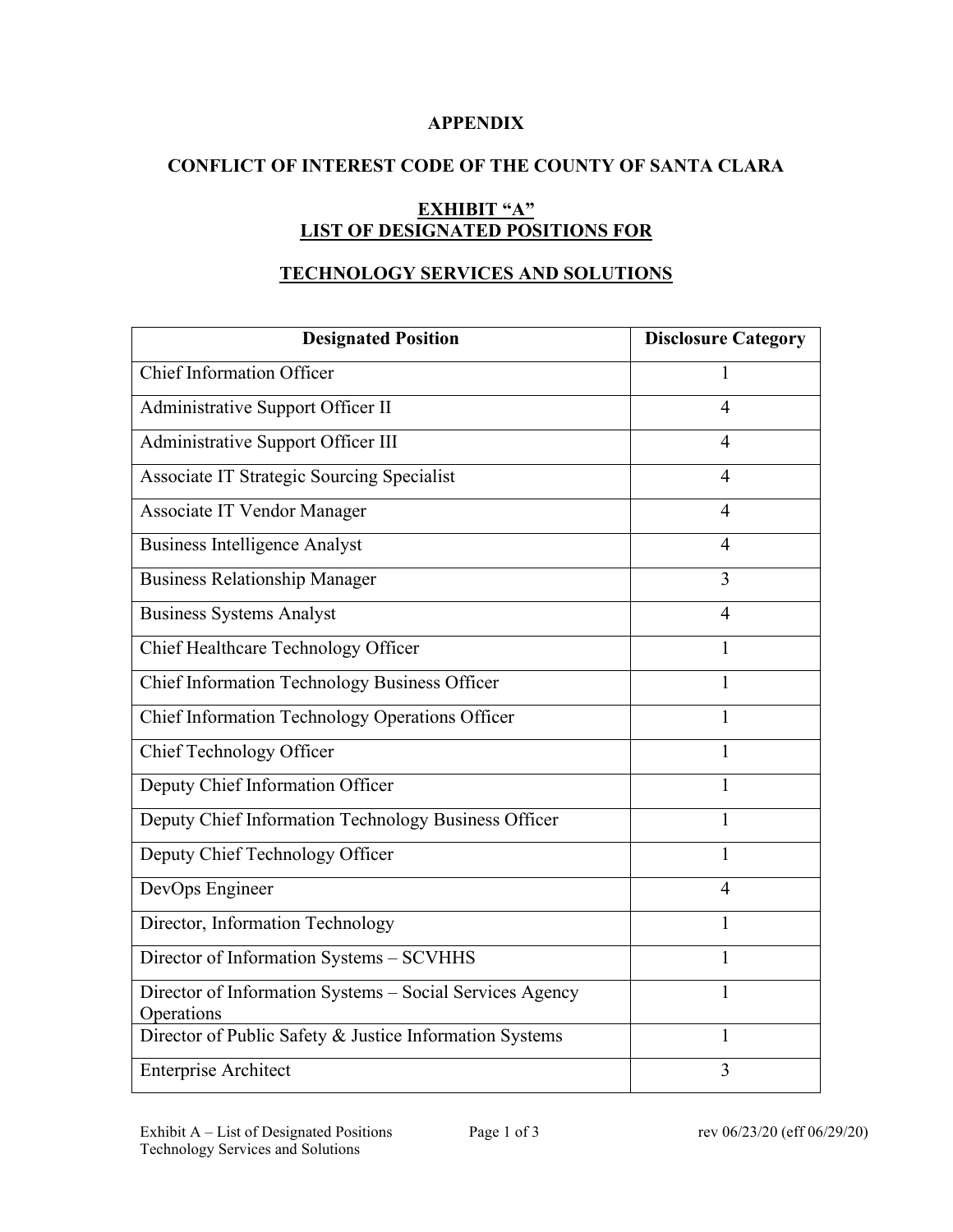| <b>Designated Position</b>             | <b>Disclosure Category</b> |
|----------------------------------------|----------------------------|
| Epic Pharmacy Informaticist            | 7                          |
| Financial Analyst I                    | $\overline{4}$             |
| Financial Analyst II                   | $\overline{4}$             |
| Geographic Information Systems Analyst | $\overline{4}$             |
| <b>Information Architect</b>           | 3                          |
| Infrastructure Engineer                | $\overline{4}$             |
| <b>IT Asset Manager</b>                | $\overline{4}$             |
| IT Audit and Compliance Specialist     | $\overline{4}$             |
| <b>IT Business Analyst</b>             | $\overline{4}$             |
| <b>IT</b> Manager                      | $\overline{4}$             |
| <b>IT Process Analyst</b>              | $\overline{4}$             |
| IT Program Manager                     | $\overline{4}$             |
| IT Project Manager                     | $\overline{4}$             |
| IT Strategic Sourcing Specialist       | $\overline{4}$             |
| <b>IT Strategy Analyst</b>             | $\overline{4}$             |
| <b>IT Vendor Manager</b>               | 4                          |
| Management Analyst                     | $\overline{4}$             |
| Printing Supervisor                    | 6                          |
| Program Manager I                      | $\overline{4}$             |
| Program Manager II                     | $\overline{4}$             |
| <b>Scrum Master</b>                    | $\overline{4}$             |
| Senior Application Developer           | $\overline{4}$             |
| Senior Business Intelligence Analyst   | $\overline{4}$             |
| Senior Business Relationship Manager   | 3                          |
| Senior Business Systems Analyst        | $\overline{4}$             |
| Senior Data Engineer                   | $\overline{4}$             |
| Senior Database Administrator          | $\overline{4}$             |
| Senior Departmental Fiscal Officer     | 3                          |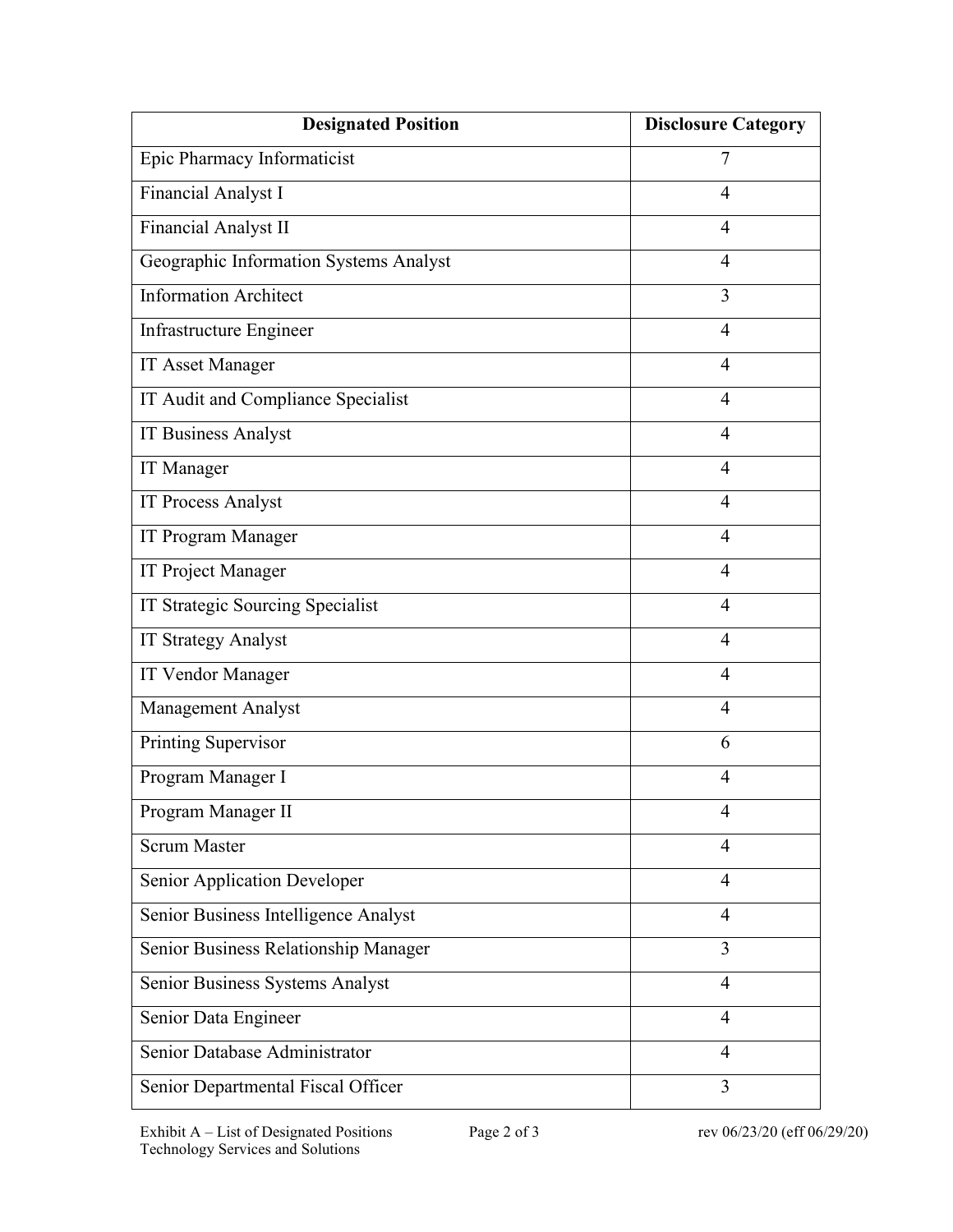| <b>Designated Position</b>                    | <b>Disclosure Category</b> |
|-----------------------------------------------|----------------------------|
| Senior Epic Systems Analyst                   | 8                          |
| Senior Financial Analyst                      | 3                          |
| Senior Geographic Information Systems Analyst | 4                          |
| Senior Information Architect                  | 3                          |
| Senior Infrastructure Engineer                | $\overline{4}$             |
| <b>Senior Integration Analyst</b>             | 4                          |
| Senior IT Asset Manager                       | $\overline{4}$             |
| Senior IT Audit and Compliance Specialist     | $\overline{4}$             |
| Senior IT Manager                             | $\overline{4}$             |
| Senior IT Project Manager                     | $\overline{4}$             |
| Senior IT Strategic Sourcing Specialist       | $\overline{4}$             |
| Senior IT Vendor Manager                      | $\overline{4}$             |
| Senior Management Analyst                     | 4                          |
| Senior Network Engineer                       | $\overline{4}$             |
| Senior Software Asset Manager                 | 4                          |
| <b>Senior Solution Architect</b>              | 3                          |
| Senior IT Strategy Analyst                    | 4                          |
| Senior Systems Administrator                  | 4                          |
| Senior Test Engineer                          | 3                          |
| Senior User Experience Designer               | $\overline{4}$             |
| Software Asset Manager                        | $\overline{4}$             |
| <b>Solution Architect</b>                     | 3                          |
| <b>Technology Architect</b>                   | 3                          |
| Consultant                                    | $\overline{2}$             |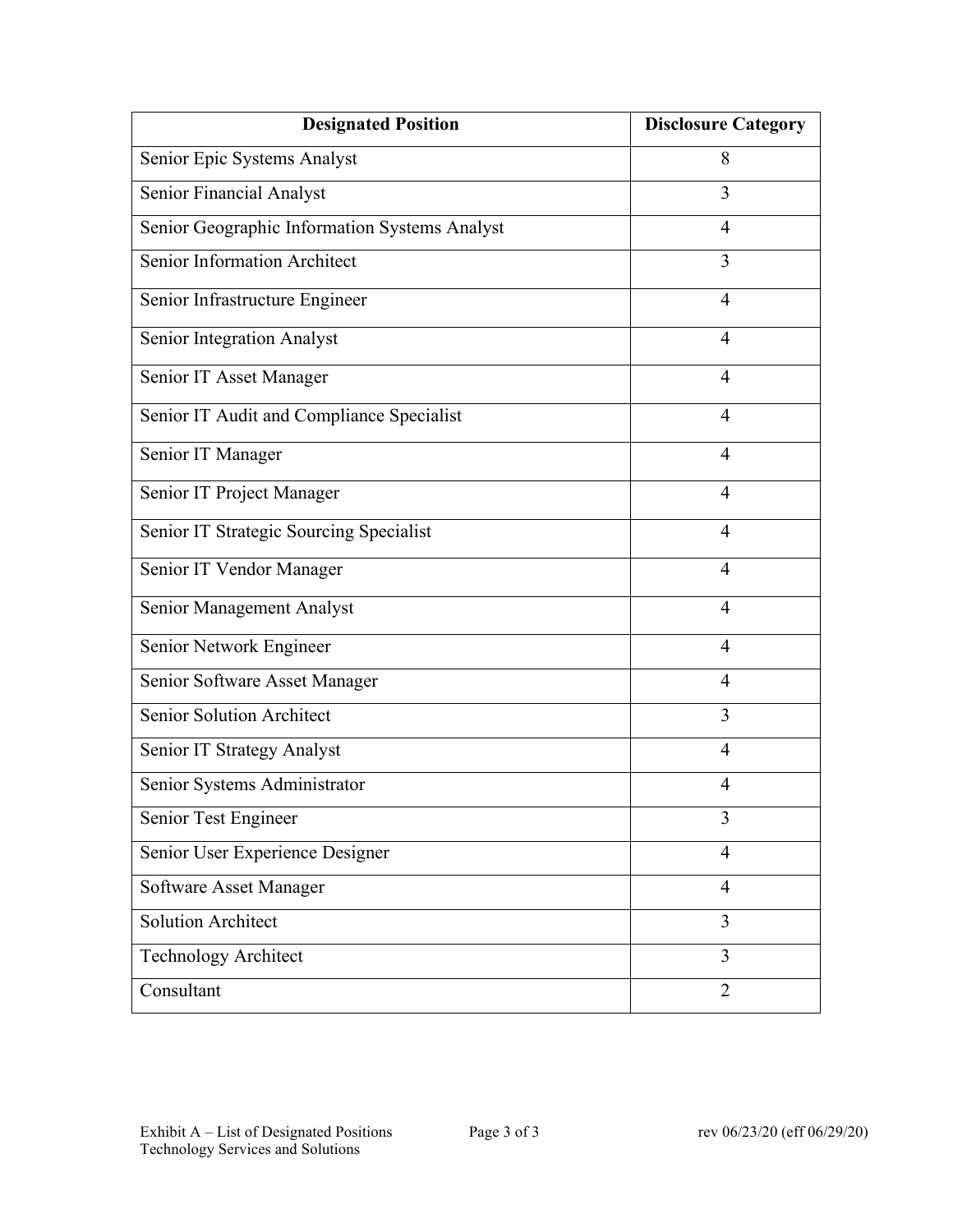#### **APPENDIX**

### **CONFLICT OF INTEREST CODE OF THE COUNTY OF SANTA CLARA**

### **EXHIBIT "B" DISCLOSURE CATEGORIES FOR**

## **TECHNOLOGY SERVICES AND SOLUTIONS**

Pursuant to the County of Santa Clara's Conflict of Interest Code, Disclosure Categories 1 and 2 shall read as follows for all Code Agencies.

**Disclosure Category 1:** Persons in this category shall disclose:

(1) all investments in, business positions in, and income (including gifts, loans and travel payments) from:

(a) all sources that provide, plan to provide, or have provided in the last two years, facilities, goods, software, hardware, or related technology, equipment, vehicles, machinery or services, including training or consulting services, to the County;

(b) all sources that are subject to the regulatory, monitoring, investigatory, enforcement, valuation, certification, permit or licensing authority of, or have an application for a license, permit or certificate pending before, the County;

(c) all sources that receive, are planning to apply to receive, or have received in the last two years, grants or other monies from or through the County; and sources that receive referrals to provide assessments and/or treatments that are required or recommended by the County; and

(2) all interests in real property in the County of Santa Clara located entirely or partly within the County, or within two miles of County boundaries, or of any land owned or used by the County.

**Disclosure Category 2**: Each Consultant shall disclose: (1) all investments in, business positions in, and income (including gifts, loans and travel payments) from: (a) all sources that provide, plan to provide, or have provided in the last two years, facilities, goods, software, hardware, or related technology, equipment, vehicles, machinery or services, including training or consulting services, to the County; (b) all sources that are subject to the regulatory, monitoring, investigatory, enforcement, valuation, certification, permit or licensing authority of, or have an application for a license, permit or certificate pending before, the County; (c) all sources that receive, are planning to apply to receive, or have received in the last two years, grants or other monies from or through the County; and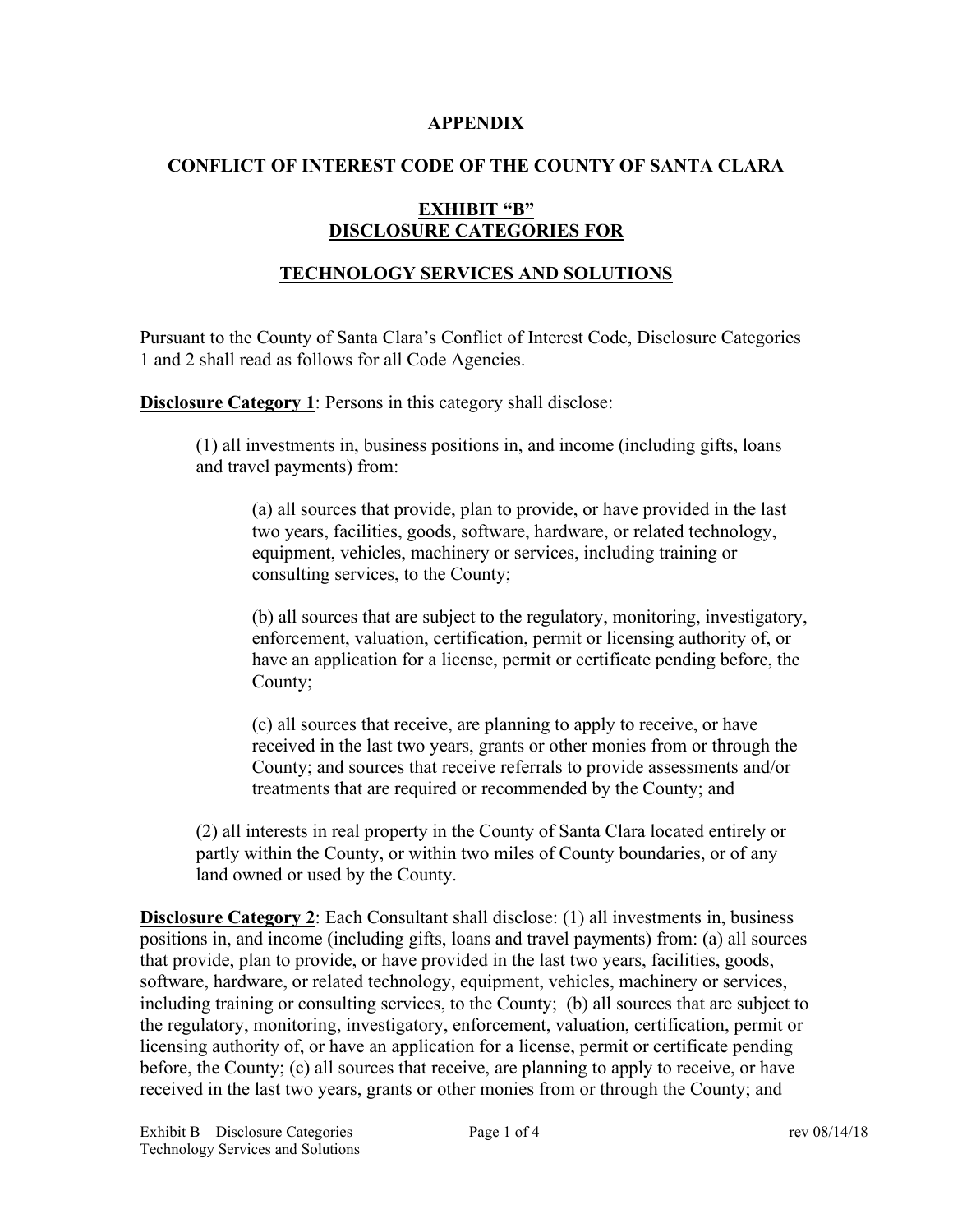sources that receive referrals to provide assessments and/or treatments that are required or recommended by the County; and (2) all interests in real property in the County of Santa Clara located entirely or partly within the County, or within two miles of County boundaries, or of any land owned or used by the County, subject to the following limitation: the Code Agency for which a consultant works may determine in writing, following approval by County Counsel as to form and legality, that the particular consultant is hired to perform a range of duties that is limited in scope and, thus, is not required to comply with the full disclosure requirements described above, but instead must comply with more tailored disclosure requirements specific to that consultant. Such a determination shall include a description of the consultant's duties and, based upon that description, a statement of the extent of disclosure requirements.

In addition to the above two categories, Technology Services and Solutions shall have the following categories:

**Disclosure Category 3:** Persons in this category shall disclose:

(1) all investments in, business positions in, and income (including gifts, loans and travel payments) from:

(a) all sources that provide, plan to provide, or have provided in the last two years, facilities, goods, software, hardware, or related technology, equipment, vehicles, machinery or services, including training or consulting services, to the Technology Services and Solutions Department;

(b) all sources that provide facilities, goods, software, hardware, or related technology, equipment, machinery, or services, including training or consulting services, related to information systems, computers, networks, applications, technological infrastructures or architectures, or telecommunications of the type utilized by the County of Santa Clara;

(c) all sources that receive, are planning to apply to receive, or have received in the last two years, grants or other monies (i) from or through the Technology Services and Solutions Department, or (ii) from or through the County related to information systems, computers, networks, applications, technological infrastructures or architectures, or telecommunications; and

(2) all interests in real property in the County of Santa Clara located entirely or partly within the County, or within two miles of County boundaries, or of any land owned or used by the County.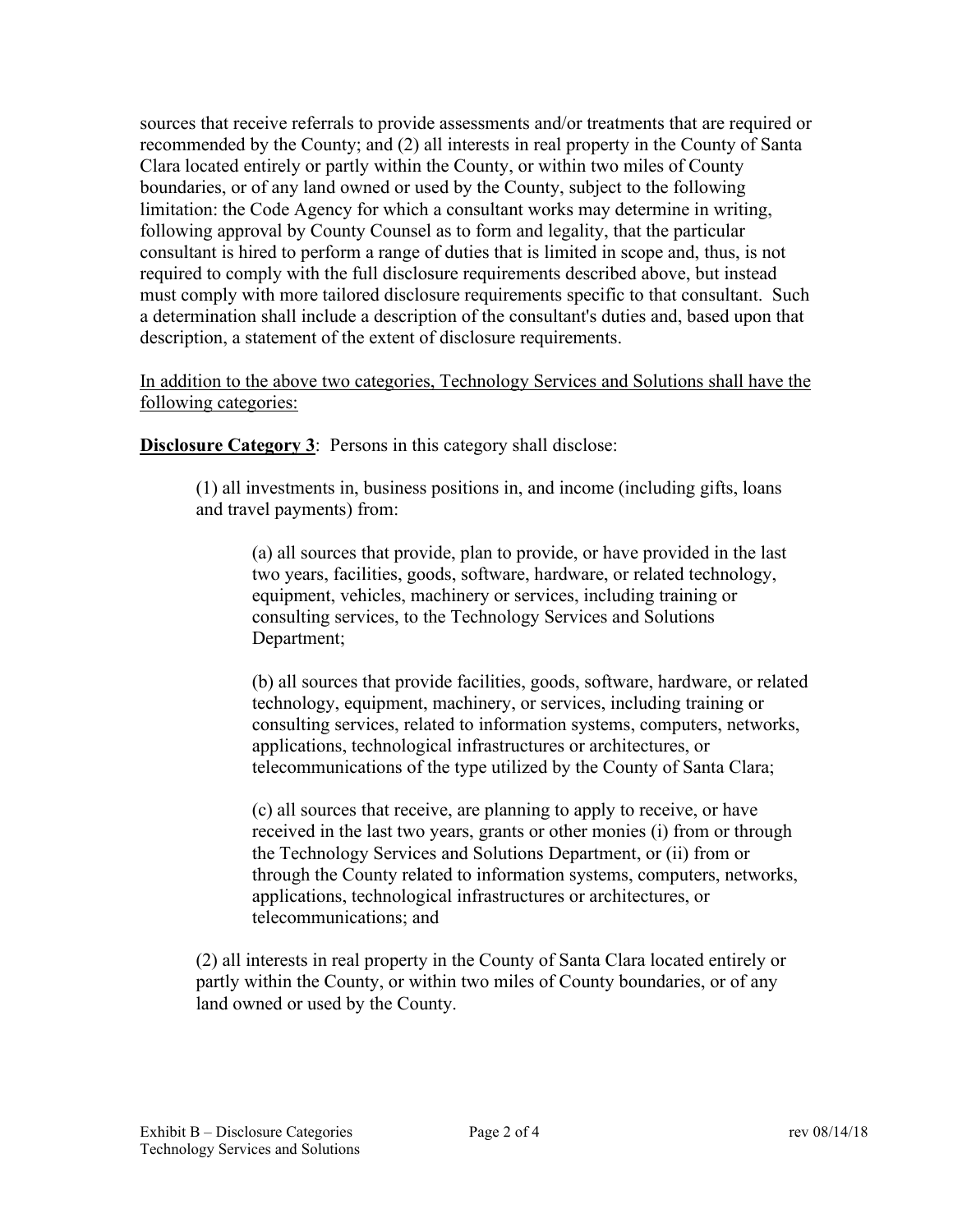**Disclosure Category 4**: Persons in this category shall disclose all investments in, business positions in, and income (including gifts, loans and travel payments) from:

(1) all sources that provide, plan to provide, or have provided in the last two years, facilities, goods, software, hardware, or related technology, equipment, vehicles, machinery or services, including training or consulting services, to the Technology Services and Solutions Department;

(2) all sources that provide facilities, goods, software, hardware, or related technology, equipment, machinery, or services, including training or consulting services, related to information systems, computers, networks, applications, technological infrastructures or architectures, or telecommunications of the type utilized by the County of Santa Clara; and

(3) all sources that receive, are planning to apply to receive, or have received in the last two years, grants or other monies (a) from or through the Technology Services and Solutions Department, or (b) from or through the County related to information systems, computers, networks, applications, technological infrastructures or architectures, or telecommunications.

**Disclosure Category 5**: Persons in this category shall disclose all investments in, business positions in, and income (including gifts, loans and travel payments) from:

(1) all sources that provide, plan to provide, or have provided in the last two years, facilities, goods, software, hardware, or related technology, equipment, vehicles, machinery or services, including training or consulting services, to the Technology Services and Solutions Department; and

(2) all sources that receive, are planning to apply to receive, or have received in the last two years, grants or other monies (a) from or through the Technology Services and Solutions Department, or (b) from or through the County related to information systems, computers, networks, applications, technological infrastructures or architectures, or telecommunications.

**Disclosure Category 6**: Persons in this category shall disclose all investments in, business positions in, and income (including gifts, loans and travel payments) from:

(1) all sources that provide, plan to provide, or have provided in the last two years, facilities, goods, software, hardware, or related technology, equipment, vehicles, machinery or services, including training or consulting services, to the County related to printing and copying services; and